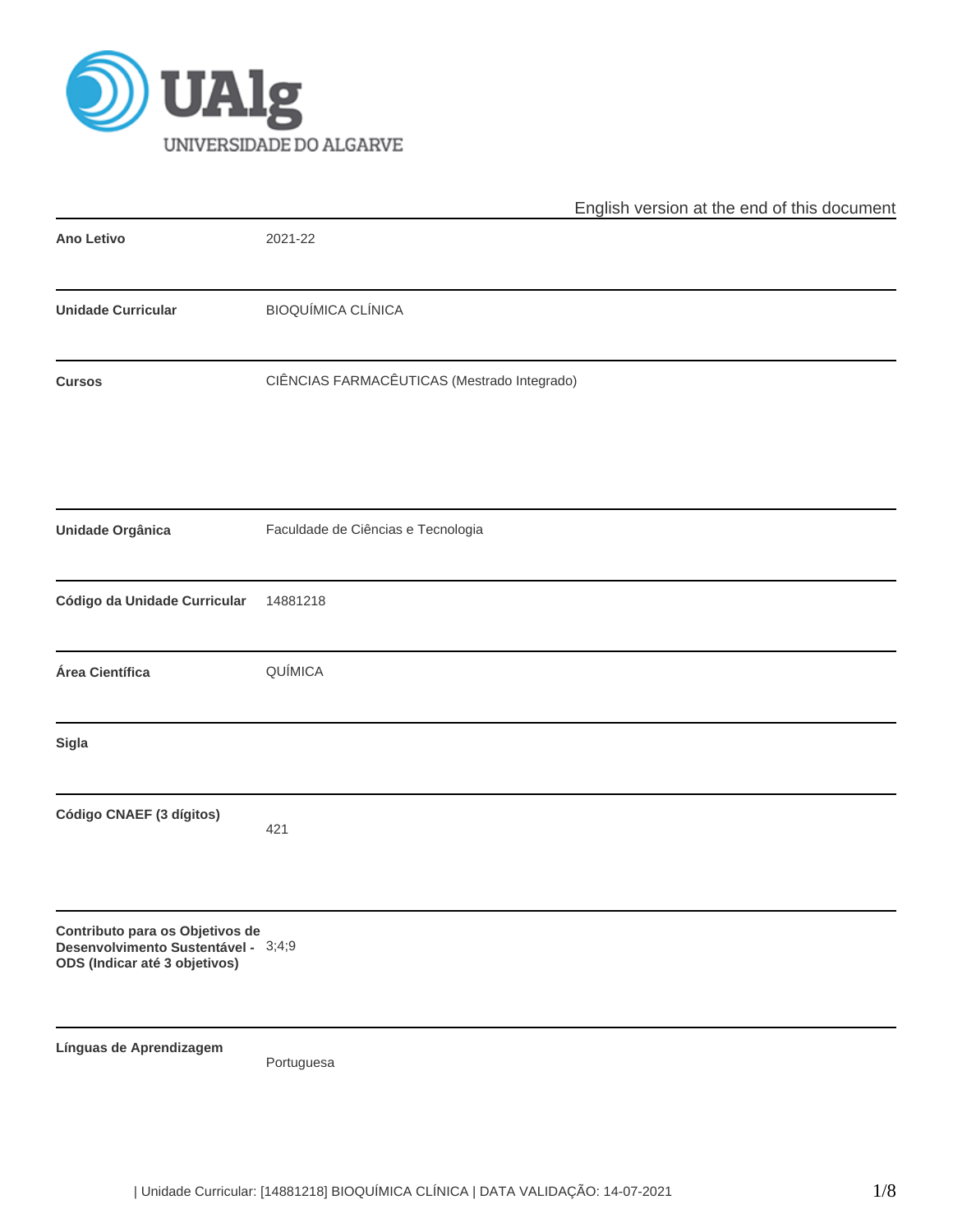

**Modalidade de ensino**

Presencial

**Docente Responsável Rui Manuel Amaro Pinto** 

| <b>DOCENTE</b>              | <b>TIPO DE AULA</b>   | <b>TURMAS</b>     | TOTAL HORAS DE CONTACTO (*) |  |  |
|-----------------------------|-----------------------|-------------------|-----------------------------|--|--|
| Rui Manuel Amaro Pinto      | ח די                  | T1:TP1            | 18T: 11TP                   |  |  |
| Isabel Maria Júlio da Silva | $PI \cdot T \cdot TP$ | T1: TP1: PL1: PL2 | 4.5T: 3TP: 45PL             |  |  |

\* Para turmas lecionadas conjuntamente, apenas é contabilizada a carga horária de uma delas.

| <b>ANO</b>  | <b>PERIODO DE FUNCIONAMENTO*</b> | <b>HORAS DE CONTACTO</b> | <b>I HORAS TOTAIS DE TRABALHO</b> | <b>ECTS</b> |
|-------------|----------------------------------|--------------------------|-----------------------------------|-------------|
| $\Lambda^0$ | S2                               | 22.5T: 14TP: 22.5PL      | 156                               |             |

\* A-Anual;S-Semestral;Q-Quadrimestral;T-Trimestral

# **Precedências**

Sem precedências

## **Conhecimentos Prévios recomendados**

O aluno deve ser detentor de conhecimentos sólidos nas áreas de: Fisiologia, Anatomia, Bioquímica Geral e Biologia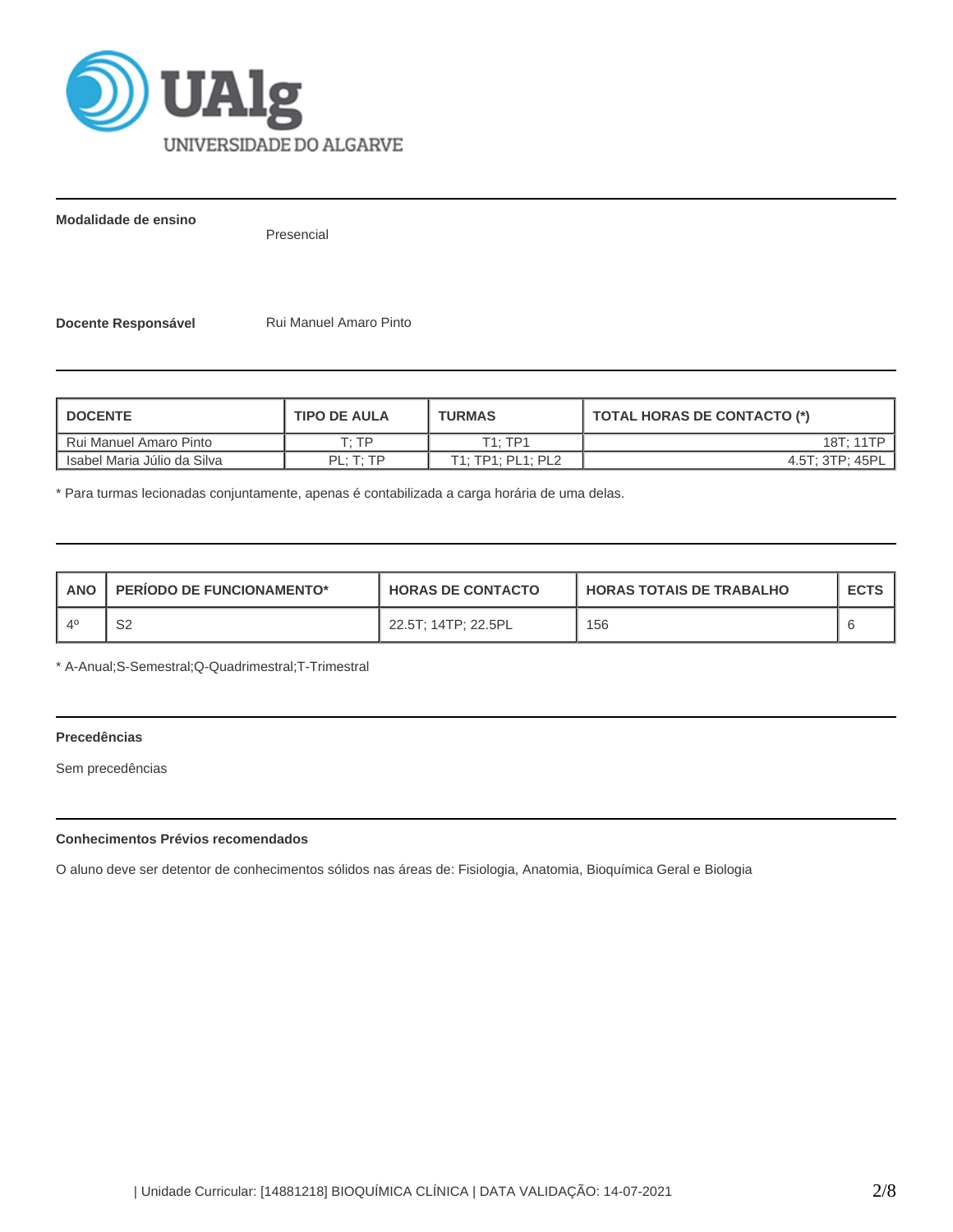

#### **Objetivos de aprendizagem (conhecimentos, aptidões e competências)**

A Bioquímica Clínica (BQC) é uma ciência aplicada que utiliza os princípios básicos da bioquímica para o estudo das patologias e recorre aos métodos químicos e bioquímicos usados no lab. para diagnóstico, monitorização, prevenção e investigação das doenças. A BQC é uma UC fundamental para a formação científica e profissional do futuro farmacêutico.

A UC tem como objetivos a aquisição de conhecimentos necessários para identificar (i) alterações bioquímicas que se originam com as doenças, (ii) biomarcadores (bm) associadas a cada patologia, (iii) métodos e técnicas analíticas para avaliar esses bm, (iv) fatores que podem afetar do ponto de vista biológico e/ou analítico os bm.

A UC permitirá a aquisição de competências em: (i) identificar, interpretar e descrever os principais bm associados ao diagnóstico, monitorização, prevenção e investigação das patologias (ii) descrever e interpretar as alterações bioquímicas que uma doença pode induzir a nível celular, tecidular e orgânico

#### **Conteúdos programáticos**

Ensino Teórico

- Introdução à Bioquímica Clínica e Medicina Laboratorial (ML)
- Colheita de Amostras biológicas
- Automatização num Laboratório de ML
- Estabelecimento de valores de referência
- Sistema de gestão de Qualidade num Laboratório de ML
- Enzimologia. Enzimas clinicamente importantes
- Marcadores tumorais: Aplicações clínicas
- Proteínas/aminoácidos
- Metabolismo dos hidratos de carbono. Diabetes
- Metabolismo dos lípidos: Importância clínica. Fatores de risco cardíaco
- Eletrólitos e gases sanguíneos
- Hormonas, vitaminas e oligoelementos
- Monitorização terapêutica de fármacos
- Avaliação laboratorial de patologias: Renal, Cardiovascular, Hepática, Gastrointestinal, Óssea, Tiroideia e Aparelho Reprodutor
- Avaliação laboratorial da grávida
- Diagnóstico laboratorial de erros inatos do metabolismo

Ensino Teórico/Prático e Laboratorial

- Discussão de casos clínicos
- Análise bioquímica de urina
- Determinação da Xilose, Zinco e Cobre em soro; Oxalatos em urina
- Eletroforese de proteínas e Imunoeletroforese

#### **Metodologias de ensino (avaliação incluída)**

No ensino teórico e utilizando uma metodologia de exposição que se pretende interativa, são apresentados os conceitos e os conhecimentos associados aos princípios básicos da bioquímica para o estudo das patologias. As aulas Teórico/Práticas e Laboratoriais integram e aplicam os conhecimentos adquiridos nas aulas teóricas e são dedicadas à análise e interpretação de alguns casos clínicos e à execução de técnicas laboratoriais. A avaliação do ensino teórico é feita com exame escrito realizado no final do semestre. A avaliação do ensino Teórico/Prático e Laboratorial inclui: (i) avaliação contínua, (ii) avaliação escrita (questões incluídas no exame final - 15%) e (iii) avaliação resultante da apresentação escrita de um relatório tipo ?boletim de análise? (os pontos (i) e (iii) representam 15% do valor total da avaliação à UC). Para que o aluno se possa apresentar a exame escrito terá de ter aprovação em (i) e (iii). A avaliação da UC: 70% do ensino teórico e 30% do ensino prático.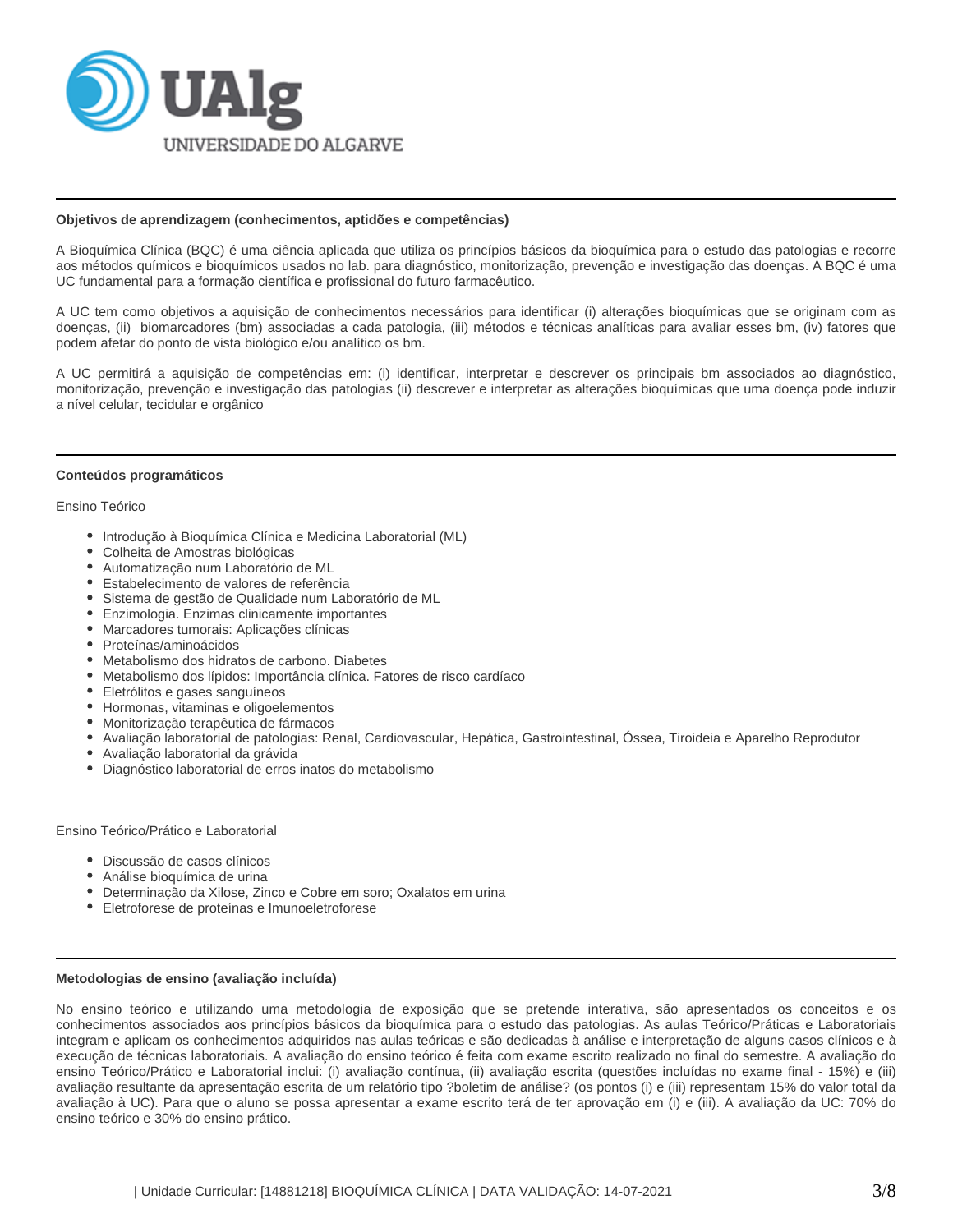

## **Bibliografia principal**

- Gaw, A., Murphy, M.J., Srivastava, R., Cowan, R.A., O¿Reilly, D.J., Clinical Biochemistry. An illustrated colour text. 5<sup>th</sup> ed. Churchill Livingstone, 2013.

- Marshall, W.J., Bangert, S.K., Lapsley, M., Clinical Chemistry, 7th ed., Mosby 2012.
- Burtis, C.A., Bruns, D.E., Tietz Fundamentals of Clinical Chemistry, 7th ed., W.B. Elsevier Saunders Co, 2015.
- William Marshall Márta Lapsley Andrew Day, Clinical Chemistry, 8th ed., Elsevier, 2016.

Nota: Se existirem edições mais recentes, dever-se-ão consultar essas em detrimento das edições citadas ou mais antigas.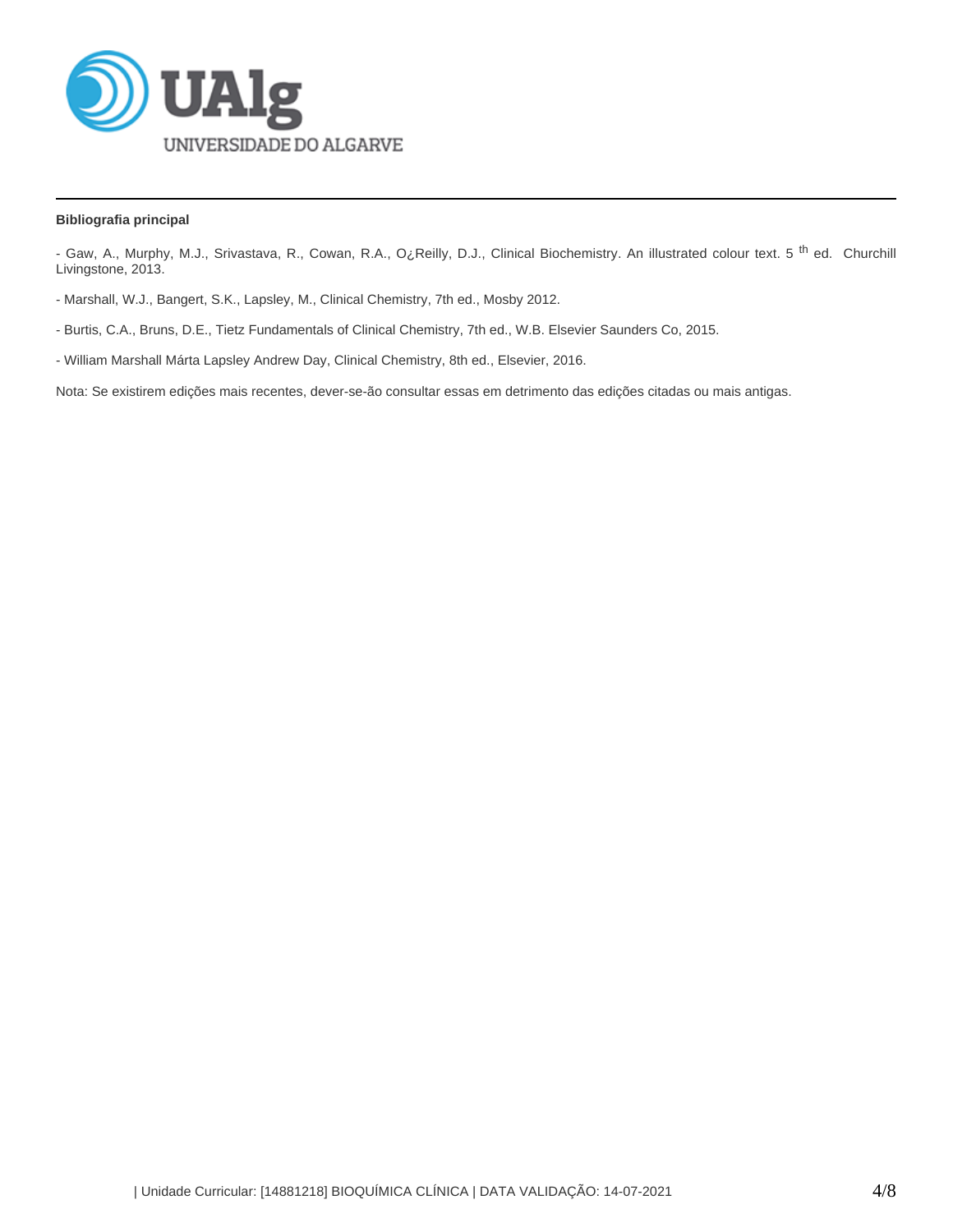

| <b>Academic Year</b>                                                                                   | 2021-22                                       |
|--------------------------------------------------------------------------------------------------------|-----------------------------------------------|
| <b>Course unit</b>                                                                                     | CLINICAL BIOCHEMISTRY                         |
| <b>Courses</b>                                                                                         | PHARMACEUTICAL SCIENCES (Integrated Master's) |
| <b>Faculty / School</b>                                                                                | FACULTY OF SCIENCES AND TECHNOLOGY            |
| <b>Main Scientific Area</b>                                                                            |                                               |
| Acronym                                                                                                |                                               |
| <b>CNAEF</b> code (3 digits)                                                                           | 421                                           |
| <b>Contribution to Sustainable</b><br><b>Development Goals - SGD</b><br>(Designate up to 3 objectives) | 3;4;9                                         |
| Language of instruction                                                                                | Portuguese                                    |
| <b>Teaching/Learning modality</b>                                                                      |                                               |

Face-to-face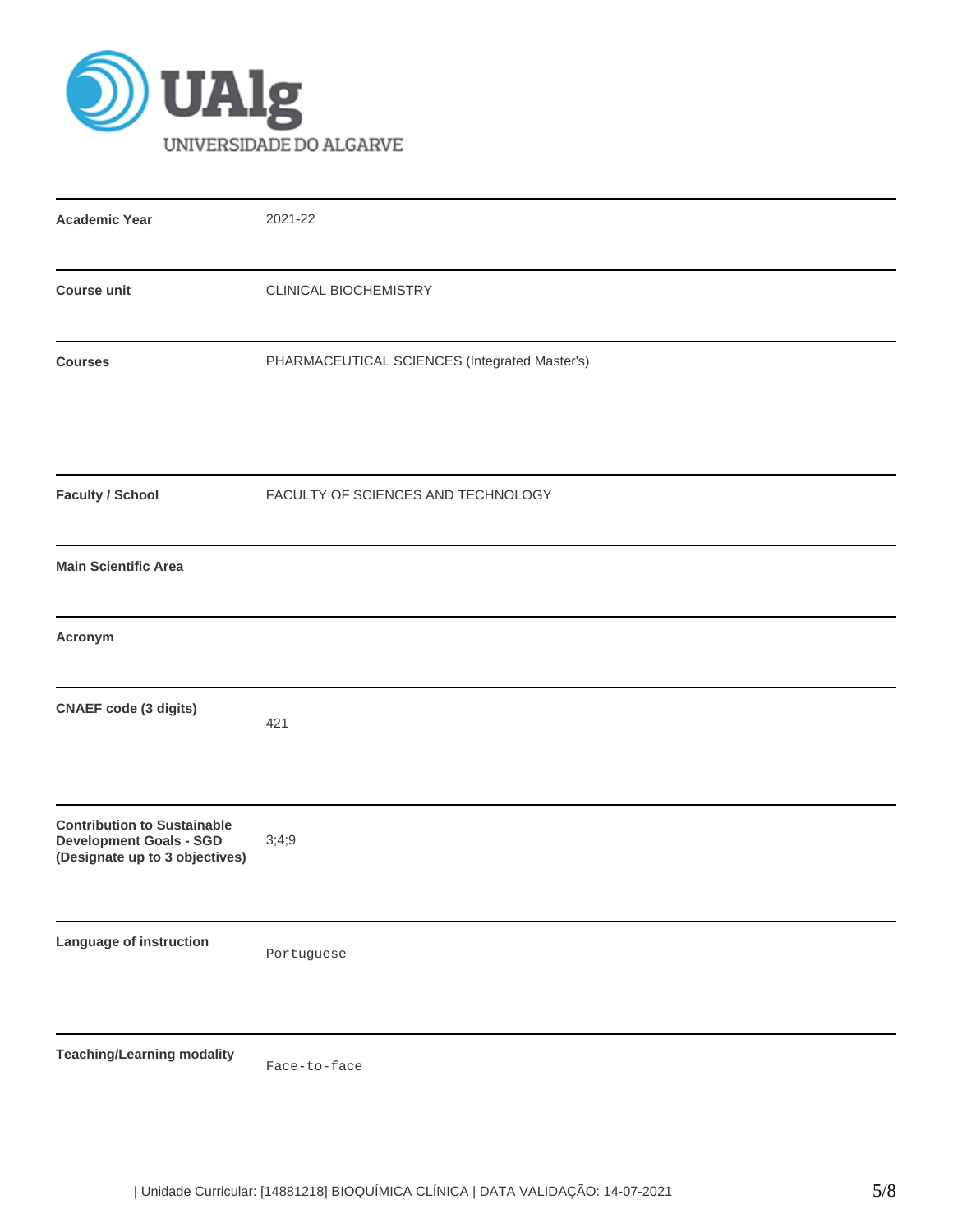

**Coordinating teacher** Rui Manuel Amaro Pinto

| Teaching staff                  | Type                  | <b>Classes</b>    | Hours (*)       |
|---------------------------------|-----------------------|-------------------|-----------------|
| <b>I</b> Rui Manuel Amaro Pinto | т. тр                 | T1: TP1           | 18T: 11TP       |
| Isabel Maria Júlio da Silva     | $PI \cdot T \cdot TP$ | T1; TP1; PL1; PL2 | 4.5T; 3TP; 45PL |

\* For classes taught jointly, it is only accounted the workload of one.

| Com<br>hours |                       |     | יכ    |    |      | - | ⌒⊤ |    | ⊺otal     |
|--------------|-----------------------|-----|-------|----|------|---|----|----|-----------|
|              | $\sim$<br>22.J<br>$-$ | 1 A | 122.5 | IЮ | -llc |   | ΙЮ | ΠС | AEC<br>эc |

T - Theoretical; TP - Theoretical and practical ; PL - Practical and laboratorial; TC - Field Work; S - Seminar; E - Training; OT - Tutorial; O - Other

### **Pre-requisites**

no pre-requisites

### **Prior knowledge and skills**

The student must have solid knowledge in the areas of: Physiology, Anatomy, General Biochemistry and Bio.

## **The students intended learning outcomes (knowledge, skills and competences)**

The Clinical Biochemistry (CB) is an applied science that uses the basic principles of biochemistry to study the disease and refers to chemical and biochemical methods used in the laboratory for diagnosis, monitoring, prevention and research of diseases. CB is a fundamental CI for scientific and professional formation of the future pharmacist.

The CB has as an overall objective to acquire knowledge necessary to identify (i) the biochemical changes induced by the disease, (ii) the biomarkers (bm) associated with each disease, (iii) the methods and analytical techniques for assessing these bm, (iv) the biological and analytical factors that may affect the bm.

The CI will allow the acquisition of skills in: (i) identify, interpret and describe the main biochemical bm associated with the diagnosis, monitoring, prevention and research of diseases (ii) describe and interpret the biochemical changes that a disease may induce at cellular, tissue and organic levels.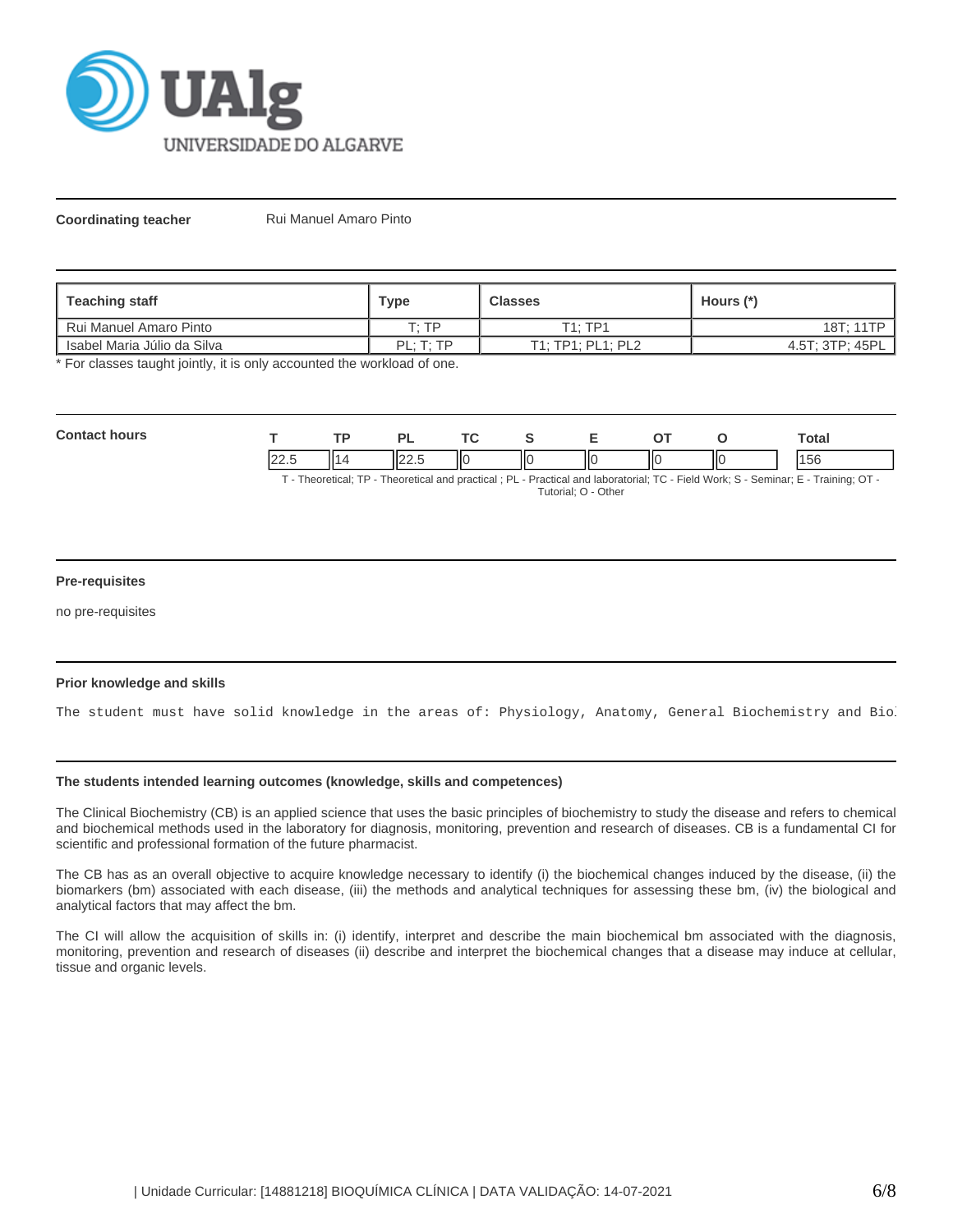

### **Syllabus**

Theoretical Teaching:

- Introduction to Clinical Chemistry and Laboratory Medicine (LM)
- Collection of biological samples
- Automation in a LM
- Establishment and use of reference values
- Quality Management System in a LM
- Enzymology. Clinically important enzymes
- Tumor markers: Clinical applications
- Proteins/amino acids.
- $\bullet$ Metabolism of carbohydrates. Diabetes.
- Lipid Metabolism: Clinical Significance. Cardiac risk factors.
- Electrolytes and blood gases.
- Hormones, catecholamines, vitamins and trace elements
- Therapeutic drugs monitoring (TDM)
- $\bullet$ Laboratory evaluation of diseases in : Kidney, Cardiovascular system, Liver, Gastrointestinal system, Bone, Thyroid and Reproductive System
- Pregnant laboratory evaluation.
- Inborn Errors of Metabolism: Laboratory diagnostics

Theoretical/Practical and Laboratory Teaching:

- Discussion of clinical cases
- Biochemical analysis of urine
- Determination of Xylose , Zinc and Copper in serum, Oxalates in urine
- Protein Electrophoresis and Immunoelectrophoresis

#### **Teaching methodologies (including evaluation)**

In theoretical teaching and using a methodology of interactive exposure concepts and knowledge associated with the basic principles of biochemistry to study the pathologies are presented. The Theoretical/Practical and Laboratory teaching integrate and apply the knowledge acquired in the theoretical teaching and are devoted to the analysis and interpretation of some clinical cases and in the execution of some laboratory techniques.

The evaluation of the theoretical training is done with written examination held at the end of the semester. The evaluation of T/P and Lab. Teaching includes: (i) continuous assessment, (ii) written evaluation (questions included in the final examination - 15%) and (iii) assessment associated to a write presentation of a report type "analysis report" (points (i) and (iii) represent 15% of the total CB assessment). Student must have approval in (i) and (iii) before admittance to final exam. Assessment of CB: 70% theoretical teaching and 30% practical teaching.